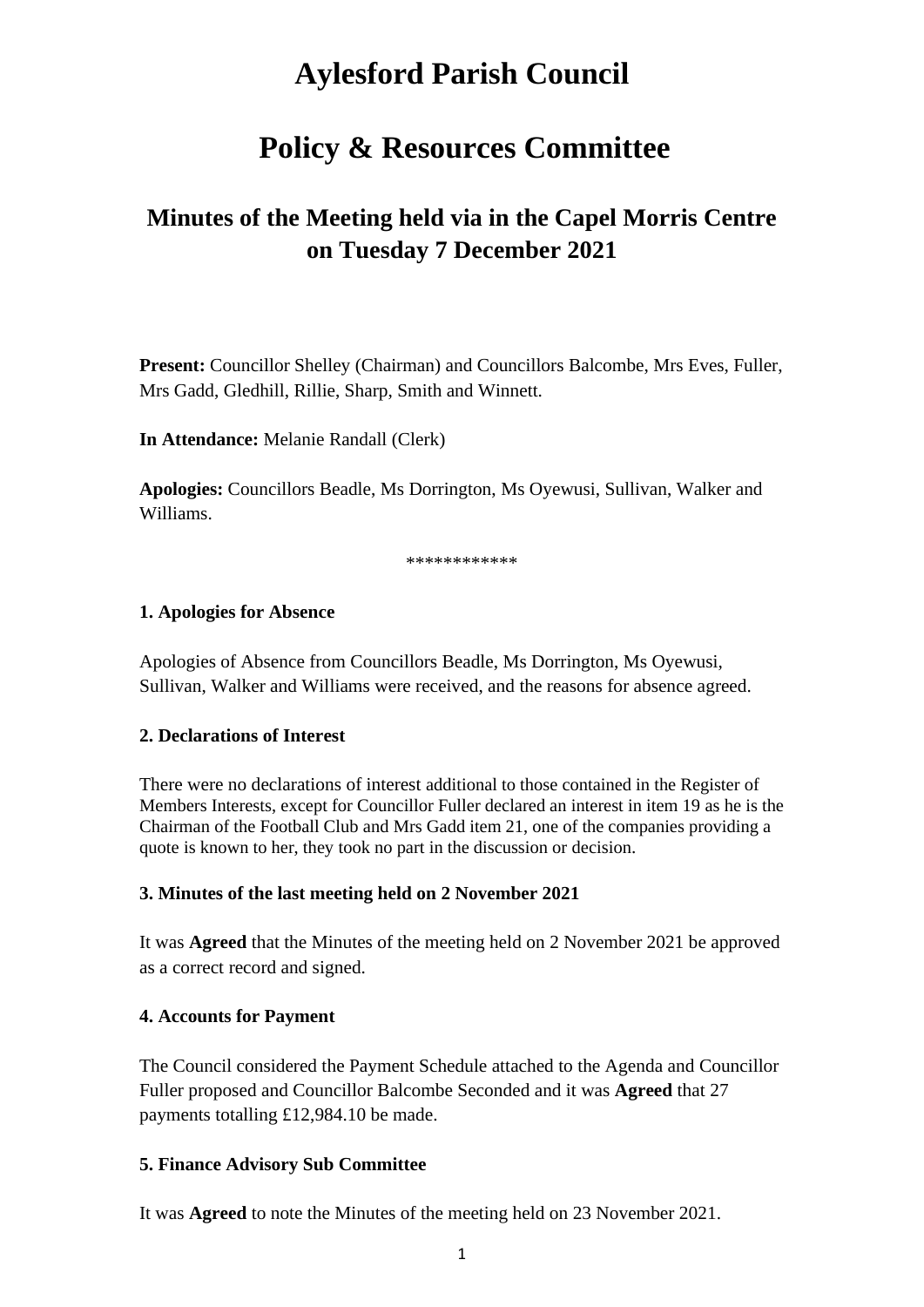#### **6. Law and Order**

**6.1** CCTV in the High Street, Aylesford The Clerk reported that KCC have requested the company must have a G39 certificate/qualification to work on streetlighting furniture. The company is fully NIC qualified and have everything they need apart from working on petrol forecourts. However, as this is a requirement from KCC they have agreed to do the one days' course. The Clerk will continue to progress this.

**Ongoing**

## **6.2 Police Report**

The Committee noted the November report as attached to the agenda.

# **7. KALC**

It was noted that the next meeting of KALC was on Thursday 9 December 2021. **Noted**

## **8. TMBC/Parish Partnership Panel Meeting**

It was noted that the next meeting is due to take place in January 2022. Noted

#### **9. Council Vacancies**

It was Noted that the current Vacancies are 1 – Aylesford South

# **10. Public Convenience Review**

The Clerk reported that TMBC have produced a draft of works and were meeting their building control team to discuss. They will send a final version to the Clerk when its ready, then there will be a site meeting between TMBC, the Parish Council and the School's Head Teacher. **Ongoing**

# **11. The Governments Welcome Back Fund**

The Clerk reported that the two planters she has ordered are due to arrive this week despite initial delivery suggesting there was a 6–8-week delay. **Ongoing**

# **12. RBLI Base Camp**

The Clerk reported that the latest update she has received from Thomas Foreman the Head of Housing and Communities from the RBLI was that they are in the latter stages of finalising the re-opening of the Base Camp Café aiming for early to mid-January. They are exploring the possibility of soft opening for a short period in the run up to Christmas. **Ongoing**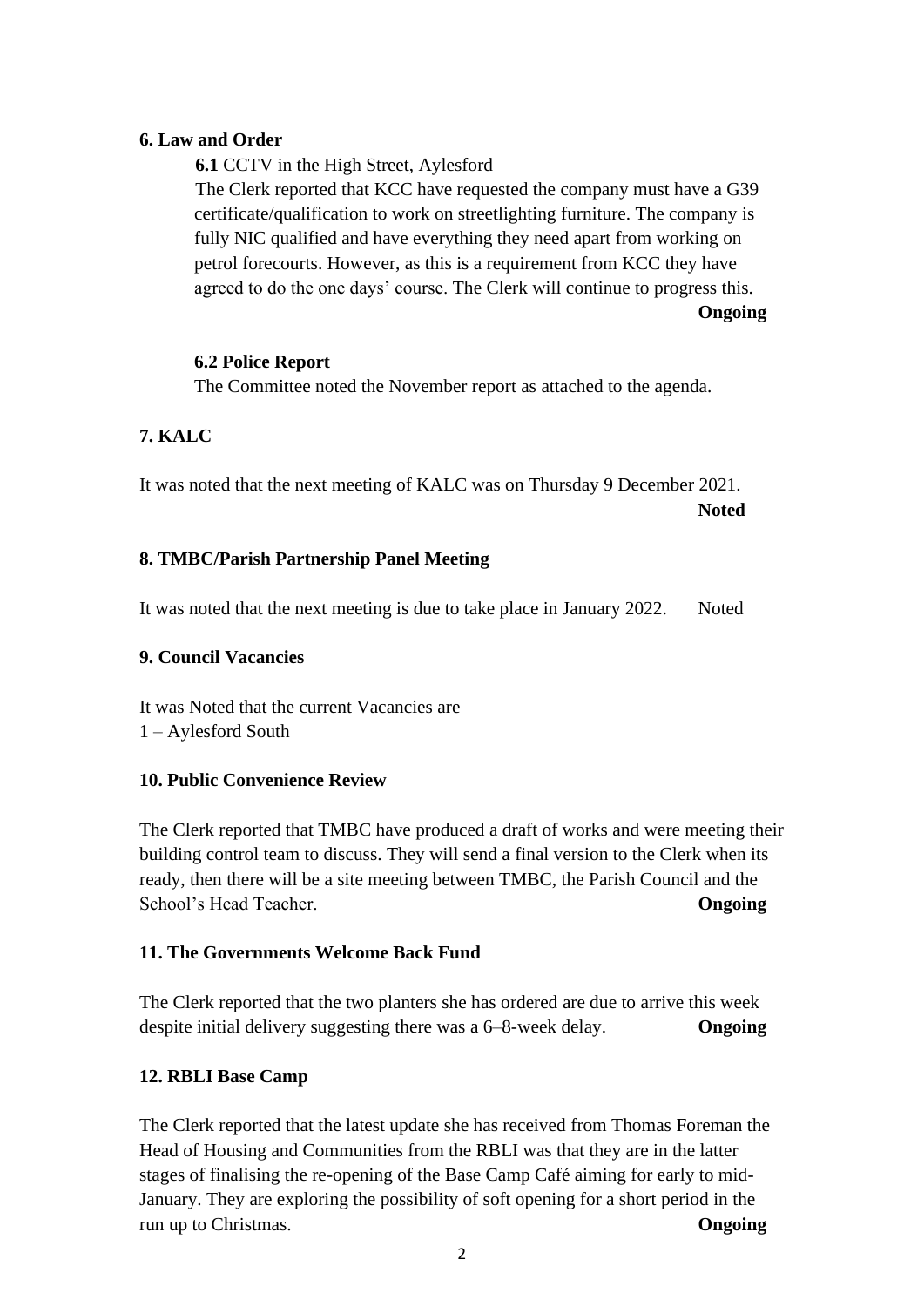#### **13. Adoption of Aylesford Station**

The Chairman reported that progress is being made. The children from the school all had very good ideas on how to improve it, e.g., a flower bed by the statin building, murals on the walls, a story board about Aylesford Station. The Clerk will contact Ray Sturgeon to ask if he would like to write something then the Station Adopters can take form it what they want for the story board. **Ongoing**

## **14. KCC – Contain Outbreak Management Fund**

The Clerk reported that she had applied for £5,807.51 and was waiting to hear if the Council had been successful. The outcome is not expected until mid-February 2022. **Ongoing**

#### **15. Aylesford Christmas Market**

The Clerk informed the Committee that this event was very successful and was well attended. There will be a de-brief meeting in the coming weeks, hopefully before Christmas. She reported that the feedback on social media was very positive, stall holders done really well and there are already talks of this much enjoyed community event being put on again in 2022. Members thanked the Clerk for the extra work she carried out in support of the event and for her dedication to what was a great Christmas Market sponsored by Gallaghers. The Clerk was asked to write to the Gallagher family to thank them for their huge generosity. **Ongoing**

# **16. SLCC Membership**

The Clerk reported that the Councils annual membership was due for renewal and requested authorisation to renew at a cost of £294.00. it was **Agreed** to renew the membership. **Closed**

# **17. Parking in the Council's Car Park**

The owner of the Village Panty in Aylesford High Street has asked the Council if she can park her car in its private car park as she is allegedly being targeted by someone who is causing damage to her vehicle and also to her business premises. The Clerk expressed her concern for the person however explained to members that should the council be minded to agree to the request then it is possible the trouble will follow the vehicle into its own car park which would then cause problems in there for the Parish. While the Council supports local businesses unfortunately after some discussion it was **Agreed** that this request be **refused** due to the concerns raised by the Clerk and the members. **Closed**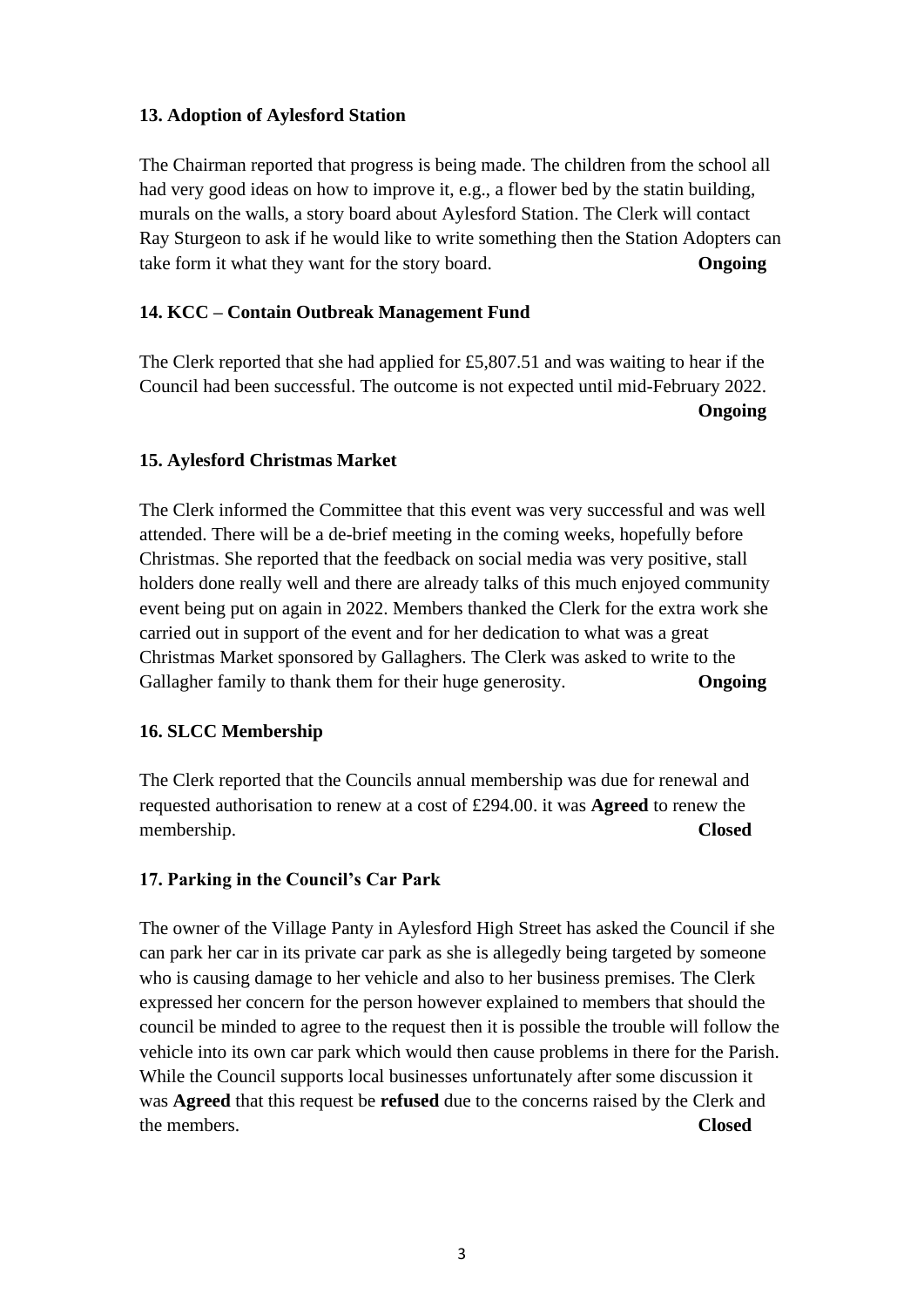#### **18. Section 106 Wish List**

The previously agreed document that was submitted to TMBC on 6 April 2021 was put together for what was the proposed Gladman's development, now Land East of Hermitage Lane. The Clerk suggested that s generic Section 106 Wish List be put together for the Parish as a whole so that when the time comes when the applications are submitted, she already has a list of improvements the Parish Council has agreed that can be sought for inclusion under the S106 Agreement for each proposed development. The Clerk suggested that she work with Councillor Fuller to produce the document which was **Agreed**. The document will be put together and be brought back to this committee in due course. **Ongoing**

## **19. Aylesford Football Club Update – 3G Pitch and Lease**

The Clerk wanted to revisit this as it has been a while since it was last discussed. After brief discussion it was **Agreed** that the Parish Council grant a 50-year Lease for the land needed, it pays the legal fees for the Lease currently estimated at  $\pounds2,000$  plus vat plus disbursements and to register the Lease with the Land Registry for a nominal fee of £200 plus vat. The Clerk will start the process of obtaining the information required to instruct its Solicitor to draw up a draft lease. She will report back to this committee in due course. **Closed**

## **20. Maintenance Contract Proposal for the Councils Annual Safety Tests.**

The Clerk reported that she has sought a quote from the Council current contractor in a bid to simplify the budgeting process. Everything that is included has to be done annually and it makes sense to have a contract that includes a number of call outs as well. It was **Agreed** to accept the quote. **Closed**

# **21. Drainage works to Parish Car Park & Installation of New Gate**

The Clerk reported that there is an issue around one of the bollards at the side leading to the overflow car park in that it floods meaning the padlock becomes submerged in rain water which is dirty due to the mud etc that accumulates inside it. It is also not very nice for anyone who has to operate the bollard. One option is to put more drainage in at a considerable cost, the other is to install a metal gate slightly in front of the existing bollards far enough down that the puddle is avoided. The bollards will become obsolete. Two quotes were obtained for the installation of the gate

# Contractor  $A - £1,180 + vat$

#### Contractor B -  $\pounds1,300 + \text{vat}$

After some discussion it was **Agreed** that Contractor B be chosen due to them being able to supply and fit the item. Contractor A would have to source the gate from elsewhere, members felt that for simplicity it is better if one company does the whole thing. **Closed**

In addition, the concrete path that belongs to Aylesford Football Club has cracked due to the tree roots that belong to the Council. the crack has now extended into three parking bays in the car park. The Clerk will discuss this further with the Chairman of the Football Club as it is likely the offending tree will need to be felled. Members